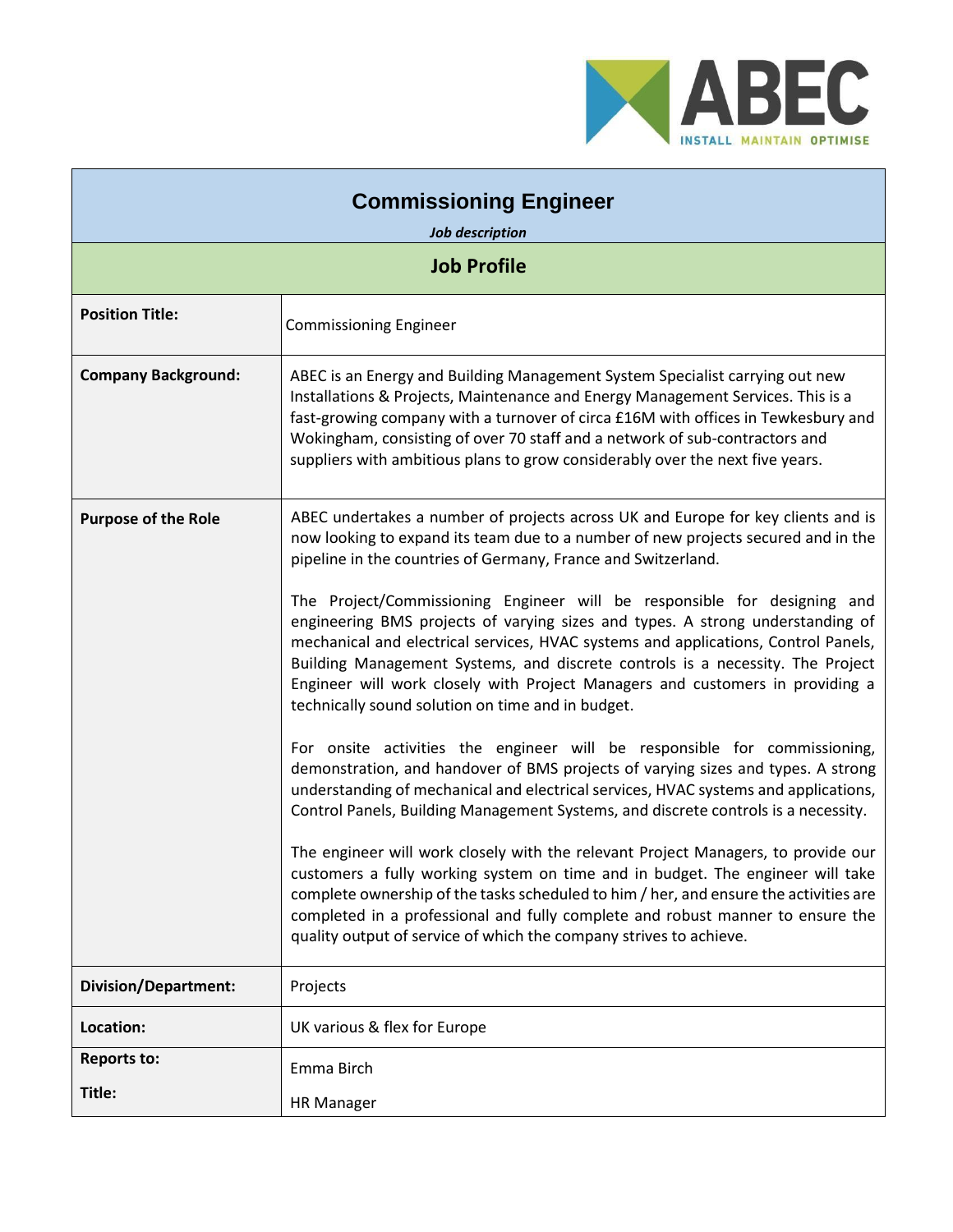

| <b>Salary &amp; Benefits:</b>                             | Salary up to $£45k + car + bonus$                       |
|-----------------------------------------------------------|---------------------------------------------------------|
| <b>Probationary Period:</b><br><b>Performance Review:</b> | 6 months' probation<br>Mid probation review at 3 months |
| Type of position (FT,<br>PT, apprentice etc):             | Full time                                               |

| Hours of work: | Core hours are 8.45 am - 5.15 pm, Monday - Friday (Full Time) 40 per week plus |
|----------------|--------------------------------------------------------------------------------|
|                | travel.                                                                        |
|                |                                                                                |

# **My duties and responsibilities in this position are:**

- ➢ Carry out to high standards, on-site pre-commissioning / final commissioning of Building Management Systems and associated technologies.
- $\triangleright$  Be solely responsible in the demonstration and hand over of fully operational systems for acceptance by the customer.
- ➢ Be responsible for ensuring pertinent documentation (commissioning handover and training records for example) are all signed and maintained appropriately in realtime.
- ➢ Maintain accurate and timely communication on all matters with the ABEC projectmanager.
- $\triangleright$  Be responsible in ensuring work efficiency is maintained to complete tasks within or ahead of allocated time frames / programme, and delays.
- ➢ Assist project manager to achieve a 'zero defect' delivery of all projects.
- ➢ Provide on-site coordination with client and sub-contractors as needed / directed by the ABEC project manager.
- ➢ Ensure sites are cleared of equipment and materials / products priorto handover / demonstration / completion. Ensure sub-contractors comply.
- ➢ Carry out internal and external factory acceptance testing of control panels, including demonstrations, witnessing and customer training.
- ➢ Be responsible to ensure health and safety procedures and standards are followed on site. Ensure all Health and safety documentation is filed, maintained and updated on site.
- ➢ Carry out all tasks associated with the design of a Building Management System, including application engineering, control panel design / approval, operation and maintenance manuals, software, computer aided design, factory acceptance testing, graphics and commissioning.
- ➢ Be responsible in ensuring engineering budgets and programme requirements for individual project tasks are maintained or improved upon.
- ➢ Provide technical support to project managers, service / commissioning engineers and all staff.
- ➢ Consider and review alternative engineering methods and products to improve quality and costs.
- $\triangleright$  Be responsible in ensuring tasks are accurately recorded on timesheets. Provide regular progress updates / engineers reports to project managers. Ensure any issues / delays are recorded and communicated to project managers.
- $\triangleright$  Mentor and support other engineers.
- ➢ Provide off-site / on-site training for internal and external engineering / commissioning resource.
- ➢ Ability to write and modify software as necessary and carry out projectengineering tasks as required.
- ➢ To undertake any other duties as requested by senior staff within ABEC.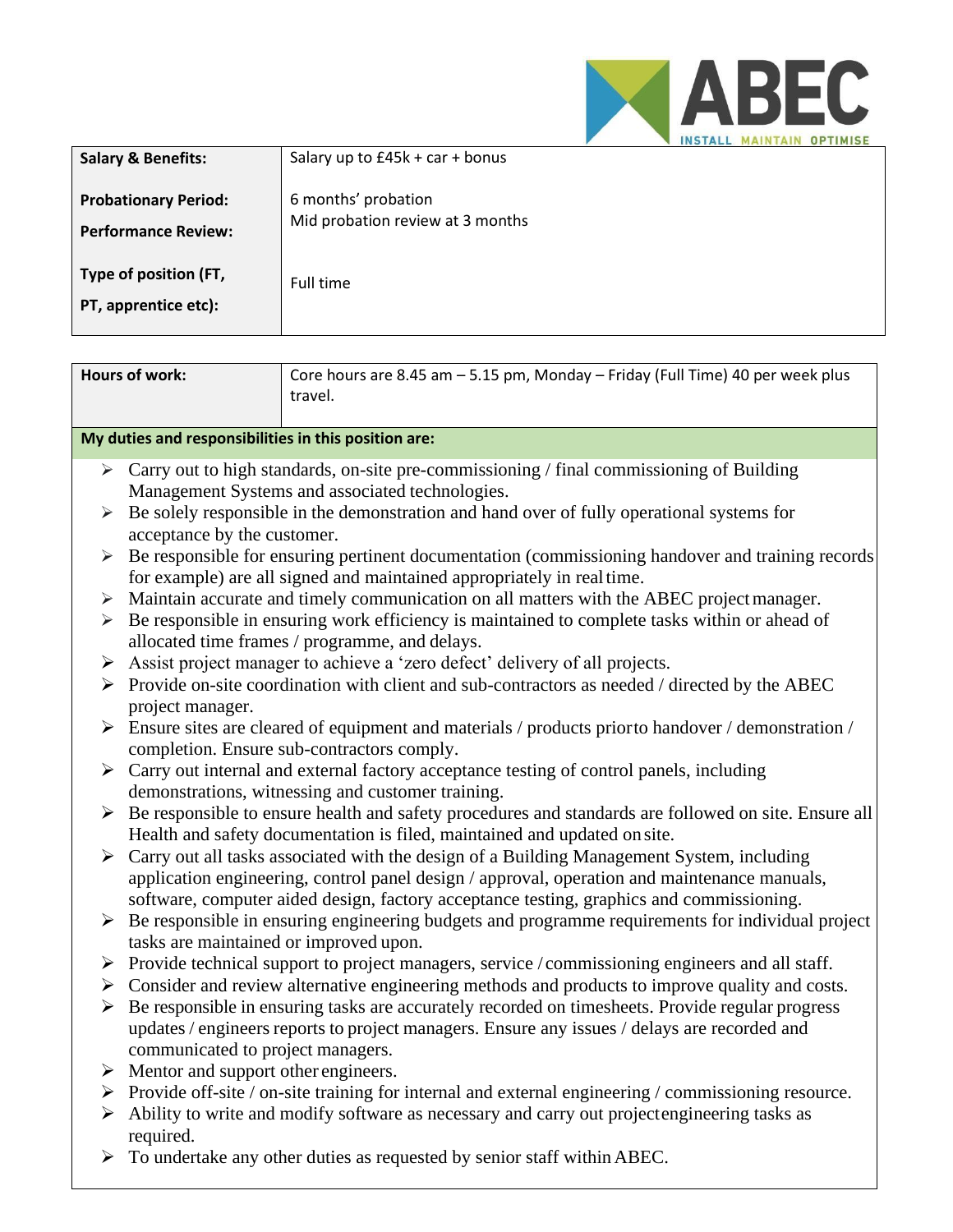

## **I have the following knowledge and experience which is needed for this position:**

- 1. Experience of commissioning building management systems. with particular experience of Schneider BMS.
- 2. Experience of commissioning Projects in the order of £100k in contract value.
- 3. A good understanding of a variety of mechanical and electrical building services.
- 4. Fluent with Microsoft Excel and Word.
- 5. Fluent with Trend and or Schneider building management system manufacturer, to facilitate writing and commissioning of controller / network, software and graphics.
- 6. Experience of and demonstrable
- 7. competence of commissioning integration products and protocol exchange software such as TONN, Tridium, SIPs using Modbus, BACnet, M-Bus etc.

### **I have the following skills and qualifications needed for this position:**

- 1. Suitable qualification to demonstrate electrical competency around the electro-technical aspects of control panels, LV and ELV installations associated with our industry (such as C&G 2391, 2356 or NVQ Level 3 Electrical Qualification).
- 2. Trend Expert level qualification / and one other manufacturer equivalent (Delta / Siemens / Tridium).
- 3. HVAC application of controls qualification.
- 4. Various industry related product specific technical engineering courses.
- 5. CITB / SSSTS H&S accreditation or IOSH equivalent.
- 6. ECS CSCS accreditation as "Controls Engineer".
- 7. First Aid Trained
- 8. PASMA accreditation.

### **Other/special requirements for this position:**

- 1. Excellent written & verbal communication skills.
- 2. Accuracy and attention to detail.
- 3. Proactive attitude.
- 4. Comfortable working as part of a team.
- 5. Customer focused approach.

#### **Results required for this position:**

#### n/a

### **Standards required for this position:**

- 1. I will always demonstrate the ABEC Core Values.
- 2. I will continually strive to achieve my objectives.
- 3. I will always be a strong advocate for ABEC.
- 4. I will adhere to the highest standards of ethical and professional behaviour.
- 5. I will role model and adhere to the policies and procedures I create for the business.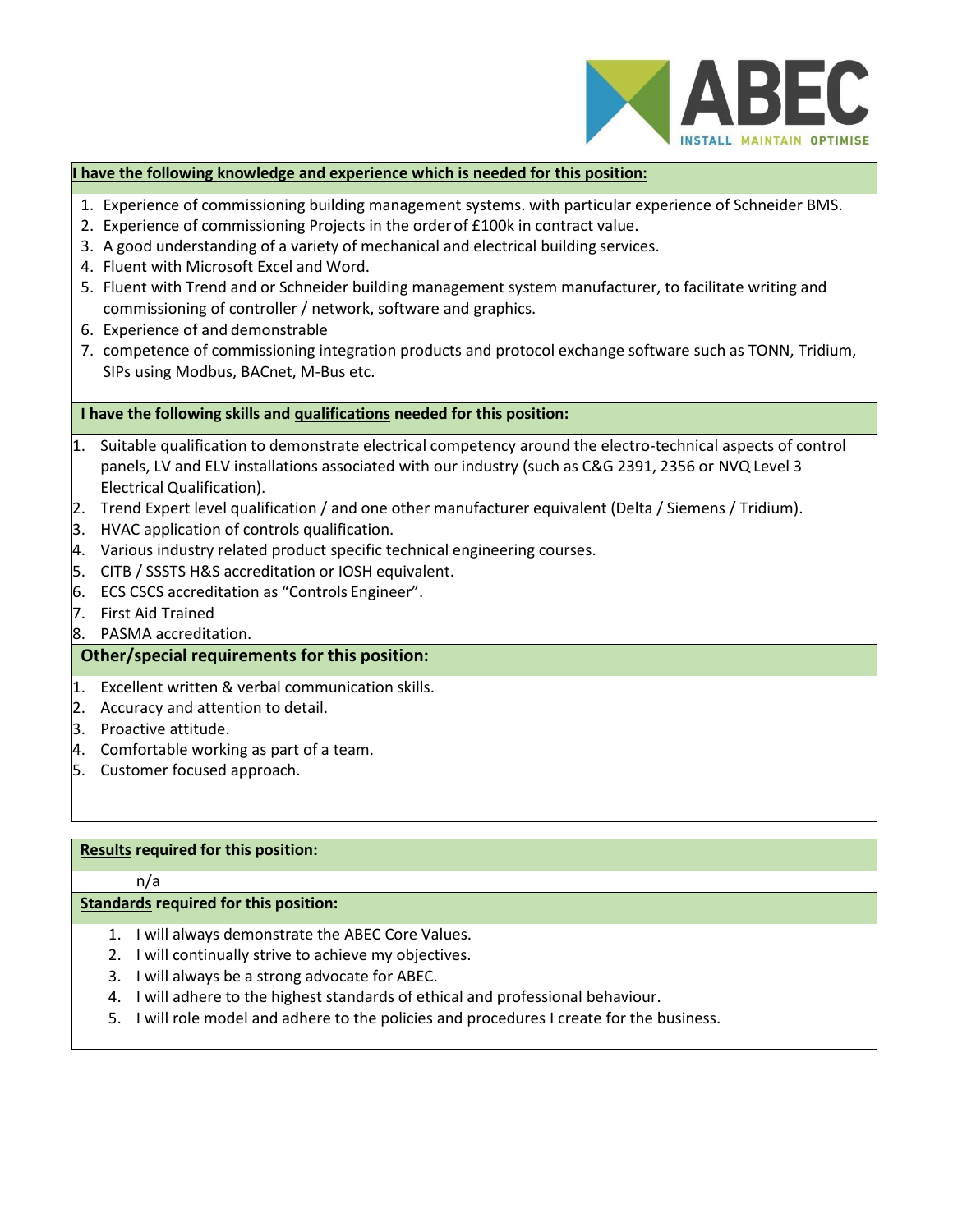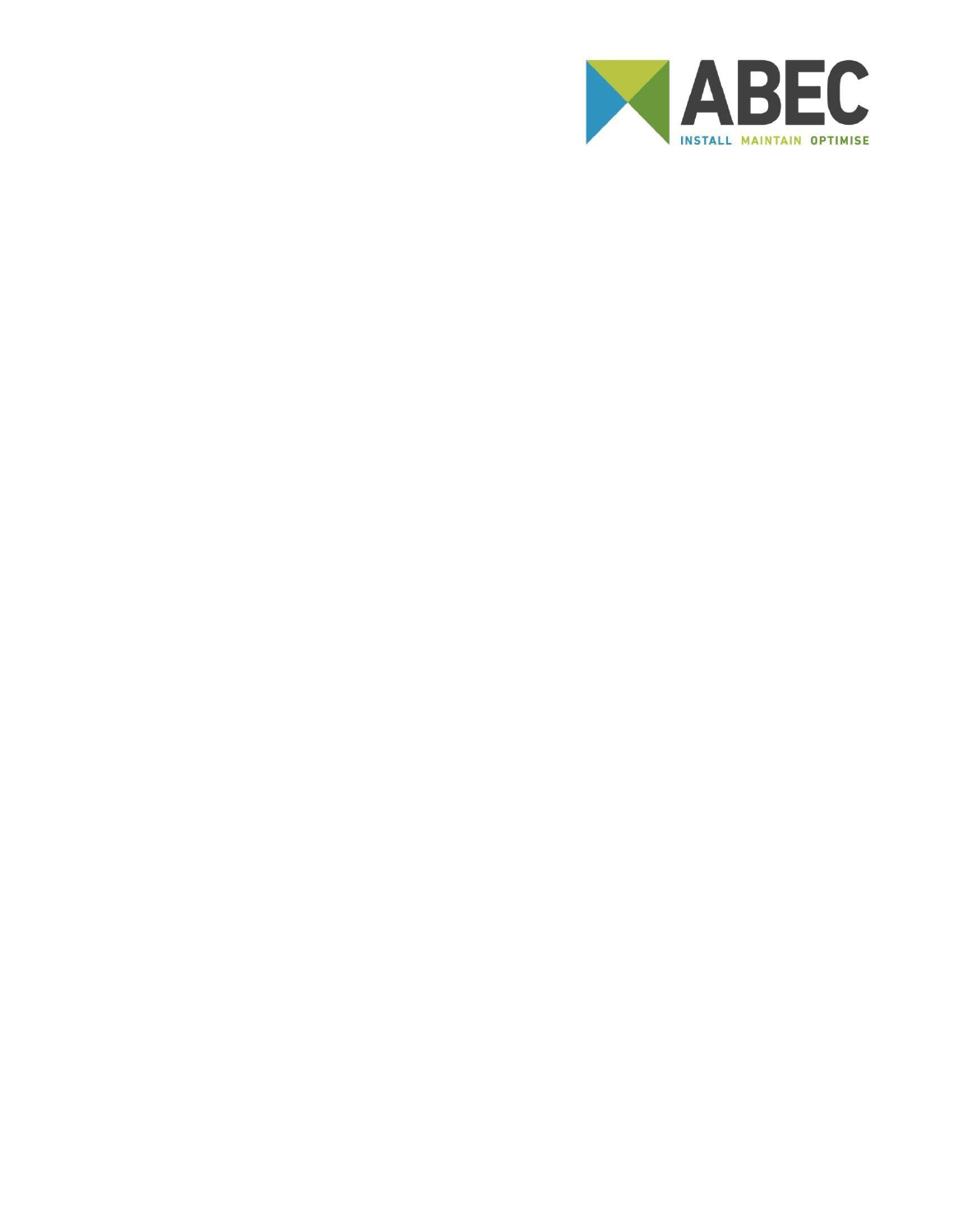